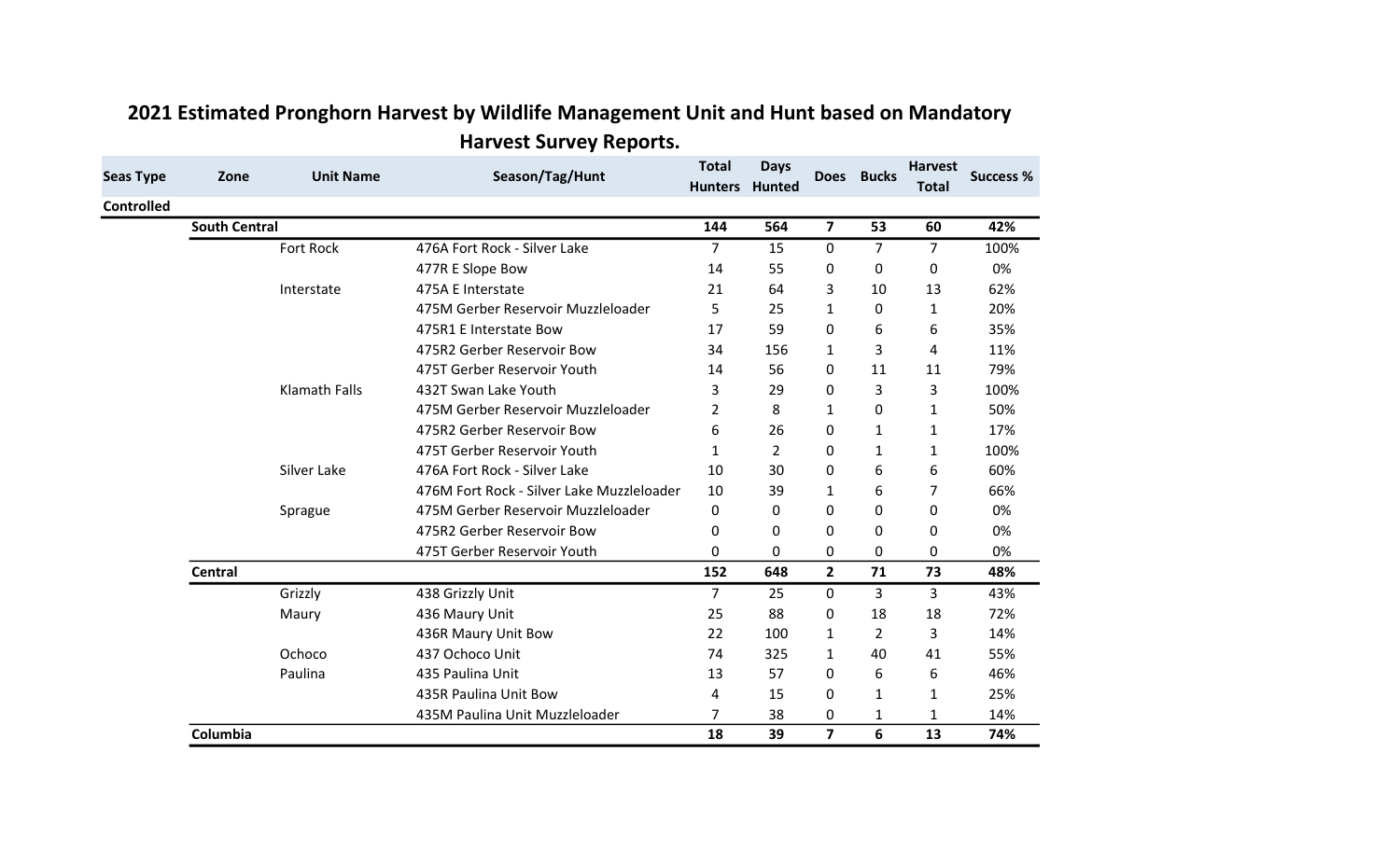| <b>Seas Type</b> | Zone             | <b>Unit Name</b>       | Season/Tag/Hunt                  | <b>Total</b><br><b>Hunters</b> | <b>Days</b><br><b>Hunted</b> | <b>Does</b>    | <b>Bucks</b>   | <b>Harvest</b><br><b>Total</b> | <b>Success %</b> |
|------------------|------------------|------------------------|----------------------------------|--------------------------------|------------------------------|----------------|----------------|--------------------------------|------------------|
|                  |                  | <b>Biggs</b>           | 440A1 Columbia Plateau No. 1     | 13                             | 29                           | $\overline{7}$ | 1              | 8                              | 64%              |
|                  |                  |                        | 440A2 Columbia Plateau No. 2     | 5                              | 10                           | 0              | 5              | 5                              | 100%             |
|                  |                  | Maupin                 | 440A1 Columbia Plateau No. 1     | 0                              | 0                            | 0              | 0              | 0                              | 0%               |
|                  |                  |                        | 440A2 Columbia Plateau No. 2     | 0                              | 0                            | 0              | 0              | 0                              | 0%               |
|                  | <b>Northeast</b> |                        |                                  | 149                            | 609                          | 11             | 79             | 90                             | 60%              |
|                  |                  | Beulah                 | 465 Beulah Unit                  | 15                             | 43                           | $\mathbf{1}$   | 7              | 8                              | 53%              |
|                  |                  | <b>Catherine Creek</b> | 453T Catherine Cr Unit Youth     | 3                              | 8                            | 0              | 3              | 3                              | 100%             |
|                  |                  | Columbia Basin         | 440A1 Columbia Plateau No. 1     | 18                             | 67                           | 6              | 0              | 6                              | 33%              |
|                  |                  |                        | 440A2 Columbia Plateau No. 2     | 12                             | 148                          | 0              | 5              | 5                              | 42%              |
|                  |                  | Fossil                 | 445A Fossil Unit No. 1           | 14                             | 49                           | 4              | 0              | 4                              | 29%              |
|                  |                  |                        | 445B Fossil Unit No. 2           | 8                              | 21                           | 0              | 7              | 7                              | 88%              |
|                  |                  | Heppner                | 440A1 Columbia Plateau No. 1     | 0                              | 0                            | 0              | 0              | 0                              | 0%               |
|                  |                  |                        | 440A2 Columbia Plateau No. 2     | 0                              | 0                            | 0              | 0              | 0                              | 0%               |
|                  |                  |                        | 447 Northside - Ritter           | 0                              | 0                            | 0              | 0              | 0                              | 0%               |
|                  |                  | Keating                | 462 Pine Cr - Keating            | 4                              | 14                           | 0              | 3              | 3                              | 75%              |
|                  |                  | Lookout Mountain       | 464 Lookout Mtn Unit             | 8                              | 35                           | 0              | 6              | 6                              | 75%              |
|                  |                  |                        | 464R Lookout Mtn Unit Bow        | 9                              | 44                           | 0              | 3              | 3                              | 33%              |
|                  |                  | Murderer's Creek       | 446 Murderers Cr Unit            | 47                             | 157                          | 0              | 34             | 34                             | 72%              |
|                  |                  | Northside              | 447 Northside - Ritter           | 5                              | 5                            | 0              | 5              | 5                              | 100%             |
|                  |                  | <b>Pine Creek</b>      | 462 Pine Cr - Keating            | 1                              | 1                            | 0              | 1              | 1                              | 100%             |
|                  |                  | Sumpter                | 451 Sumpter Unit                 | 5                              | 17                           | 0              | 5              | 5                              | 100%             |
|                  | Southeast        |                        |                                  | 1062                           | 4031                         | 68             | 703            | 771                            | 73%              |
|                  |                  | <b>Beatys Butte</b>    | 470A E Beatys Butte              | 20                             | 72                           | 0              | 11             | 11                             | 55%              |
|                  |                  |                        | 470B1 W Beatys Butte No. 1       | 34                             | 108                          | 0              | 31             | 31                             | 91%              |
|                  |                  |                        | 470B2 W Beatys Butte No. 2       | 33                             | 100                          | 0              | 32             | 32                             | 97%              |
|                  |                  |                        | 470C Hart Mtn                    | 33                             | 74                           | 0              | 32             | 32                             | 97%              |
|                  |                  |                        | 470M E Beatys Butte Muzzleloader | 8                              | 26                           | 0              | $\overline{7}$ | $\overline{7}$                 | 88%              |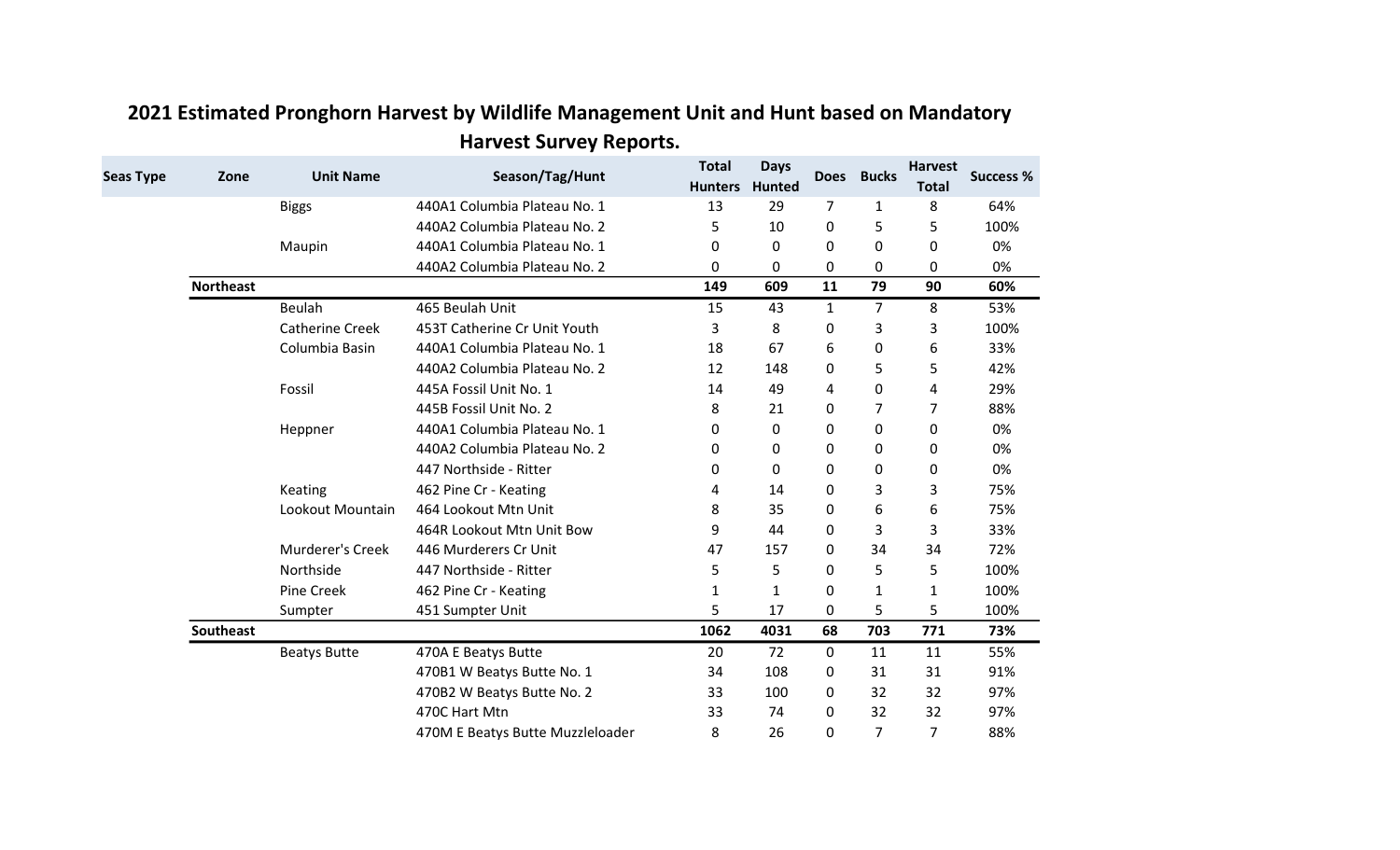| <b>Seas Type</b> | Zone | <b>Unit Name</b>       | Season/Tag/Hunt                  | <b>Total</b><br><b>Hunters</b> | <b>Days</b><br>Hunted | <b>Does</b>    | <b>Bucks</b> | <b>Harvest</b><br><b>Total</b> | <b>Success %</b> |
|------------------|------|------------------------|----------------------------------|--------------------------------|-----------------------|----------------|--------------|--------------------------------|------------------|
|                  |      |                        | 470R1 Hart Mtn Bow               | 17                             | 116                   | 0              | 7            | 7                              | 41%              |
|                  |      |                        | 470R2 W Beatys Butte Bow         | 32                             | 111                   | 0              | 26           | 26                             | 81%              |
|                  |      |                        | 470T Hart Mtn Youth              | 3                              | 9                     | $\Omega$       | 3            | 3                              | 100%             |
|                  |      | Juniper                | 466B Harney Basin                | 17                             | 73                    | $\overline{7}$ | 0            | 7                              | 41%              |
|                  |      |                        | 470C Hart Mtn                    | 0                              | 0                     | 0              | 0            | 0                              | 0%               |
|                  |      |                        | 470R1 Hart Mtn Bow               | 2                              | 8                     | 0              | 0            | 0                              | 0%               |
|                  |      |                        | 470T Hart Mtn Youth              | 0                              | 0                     | 0              | 0            | 0                              | 0%               |
|                  |      |                        | 471A Juniper                     | 57                             | 211                   | 0              | 51           | 51                             | 89%              |
|                  |      | <b>Malheur River</b>   | 466R Malheur Ryr Unit Bow        | 37                             | 186                   | 0              | 4            | 4                              | 11%              |
|                  |      |                        | 466A1 Malheur Rvr Unit No. 1     | 73                             | 248                   | $\overline{7}$ | 45           | 52                             | 71%              |
|                  |      |                        | 466A2 Malheur Rvr Unit No. 2     | 63                             | 248                   | 3              | 40           | 43                             | 68%              |
|                  |      |                        | 466B Harney Basin                | 14                             | 56                    | 10             | $\mathbf{1}$ | 11                             | 79%              |
|                  |      | Owyhee                 | 467 Owyhee Unit                  | 57                             | 171                   | 7              | 36           | 43                             | 75%              |
|                  |      |                        | 467R Owyhee Unit Bow             | 35                             | 161                   | $\mathbf{0}$   | 9            | 9                              | 26%              |
|                  |      | Silvies                | 472A1 Silvies Unit No. 1         | 45                             | 179                   | 6              | 30           | 36                             | 80%              |
|                  |      |                        | 472A2 Silvies Unit No. 2         | 38                             | 152                   | $\mathbf{1}$   | 26           | 27                             | 71%              |
|                  |      |                        | 466B Harney Basin                | 0                              | 0                     | 0              | 0            | 0                              | 0%               |
|                  |      |                        | 472B Riley                       | 25                             | 86                    | 14             | 0            | 14                             | 56%              |
|                  |      | <b>Steens Mountain</b> | 466B Harney Basin                | 4                              | 11                    | 2              | 0            | $\overline{2}$                 | 50%              |
|                  |      |                        | 469A Steens Mtn                  | 90                             | 416                   | 0              | 61           | 61                             | 68%              |
|                  |      | Wagontire              | 473A N Wagontire                 | 28                             | 85                    | $\Omega$       | 21           | 21                             | 75%              |
|                  |      |                        | 473B S Wagontire                 | 11                             | 38                    | $\mathbf 0$    | 9            | 9                              | 82%              |
|                  |      |                        | 473M Wagontire Unit Muzzleloader | 10                             | 33                    | 3              | 4            | 7                              | 70%              |
|                  |      |                        | 473R Wagontire Bow               | 6                              | 35                    | $\Omega$       | 4            | 4                              | 67%              |
|                  |      | Warner                 | 474A Warner Unit No. 1           | 60                             | 231                   | 0              | 49           | 49                             | 82%              |
|                  |      |                        | 474B Warner Unit No. 2           | 52                             | 183                   | 0              | 48           | 48                             | 92%              |
|                  |      |                        | 474R Warner Unit Bow             | 40                             | 161                   | $\overline{2}$ | 22           | 24                             | 60%              |